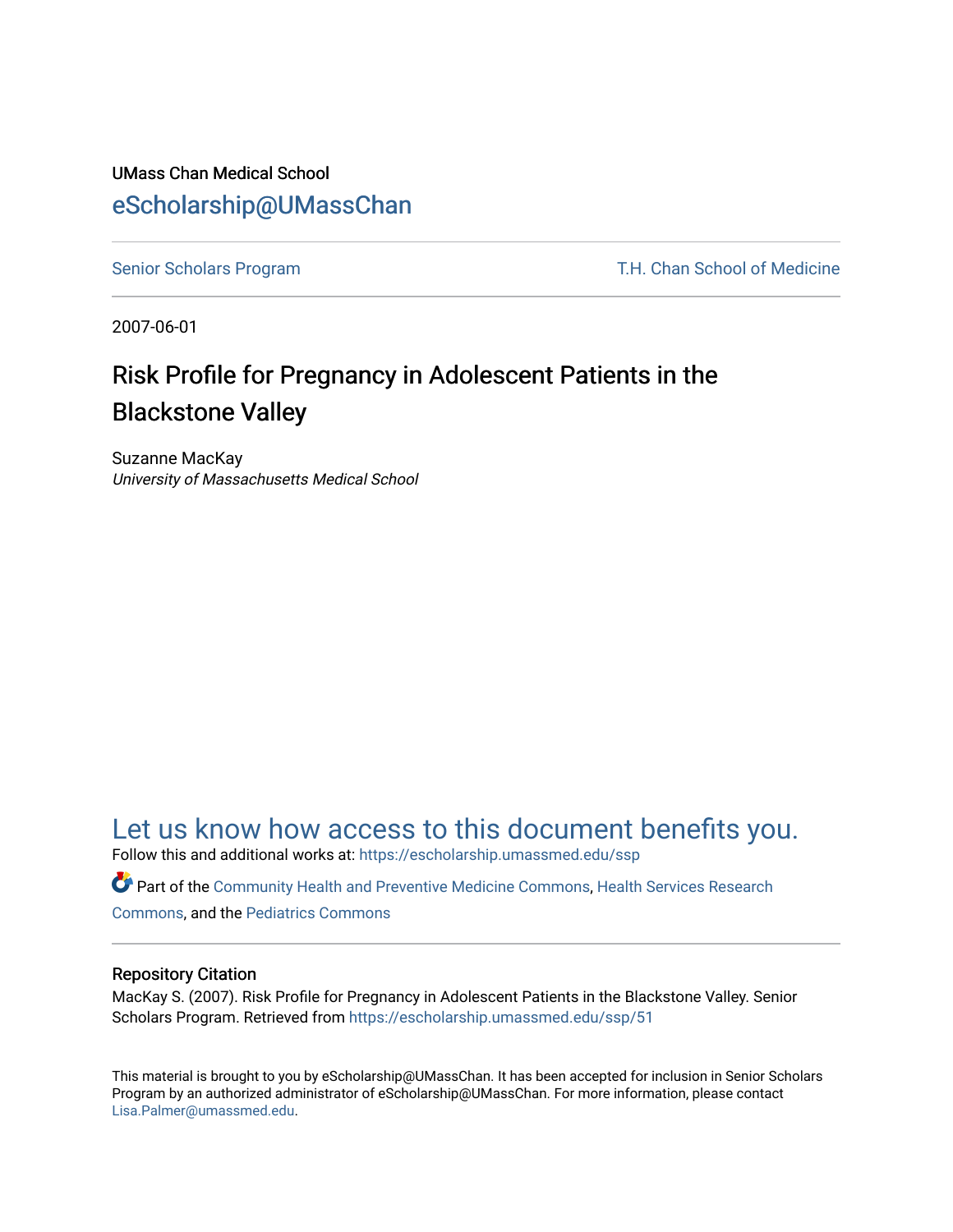### **Suzanne MacKay, Class of 2007 Department of Pediatrics**

### **Risk Profile for Pregnancy in Adolescent Patients in the Blackstone Valley**

Suzanne MacKay MSIV, Nupur Gupta MD, MPH University of Massachusetts Medical School, Worcester, MA

**Background:** Adolescent pregnancy, while declining steadily over the last decade, continues to be an important issue for primary care providers. The 2005 national teen birth rate<sup>[1](#page-2-0)</sup> was 40.4/1000<sup>[2](#page-2-1)</sup>, while in Massachusetts it was  $21.7/1000^3$  $21.7/1000^3$ . In 2002 the Milford teen birth rate was  $27.7/1000<sup>4</sup>$  $27.7/1000<sup>4</sup>$  $27.7/1000<sup>4</sup>$ . Over 80% of adolescent pregnancies are unintended<sup>[5](#page-2-4)</sup>, and present increased risk of morbidity and mortality to mother and child, including low birth weight, intra-uterine growth retardation, pre-term birth, peri-natal complications, and infant mortality<sup>[6](#page-2-5)</sup>. Adolescent pregnancy is also associated with significant negative social outcomes. Adolescent mothers are less likely than their peers to receive a high school diploma, and are more likely to live in poverty and receive public assistance<sup>[7](#page-2-6)</sup>. A child born to an adolescent mother is more likely to have health problems, developmental delays, and academic difficulties, as well as live in poverty and have a child in their teens<sup>[8](#page-2-7)</sup>. Many risk factors are thought to contribute to adolescent pregnancy, including risk-taking social behaviors (alcohol, drugs, tobacco)<sup>[9](#page-2-8)</sup>; risk-taking sexual behaviors (early intercourse, multiple partners, lower birth control use)<sup>[10](#page-2-9)</sup>; poor academic performance<sup>[11](#page-2-10)</sup>; poverty<sup>12</sup>; lower family connectedness<sup>[13,](#page-2-12)[14](#page-2-13)</sup>; having a parent, sibling, or friend who was a teen parent<sup>[15,](#page-2-14)[16](#page-2-15),17</sup>; physical and/or sexual abuse<sup>[18](#page-2-17),19</sup>; and early psychiatric diagnosis<sup>20</sup>. Given the high teen birth rate in Milford, MA, we were curious about the particular factors in the greater Blackstone Valley community that may be contributing to the elevated teen birth rate statistic there.

**Objectives:** This study sought to identify medical and social factors associated with the outcome of adolescent pregnancy in the Blackstone Valley. In determining the risk factors that are associated with Blackstone Valley teens becoming pregnant, we expect to identify further areas of study that may lead to more effective strategies for adolescent pregnancy prevention in this community.

**Methods:** A retrospective review of patients who became pregnant during the course of their care at the Center for Adolescent Health (CAH), an outpatient primary care clinic for adolescents at Milford Hospital, was conducted. Patients with birth dates prior to 1/1/80, patients who became pregnant after 12/31/06, or patients whose residence is located outside of the Blackstone Valley as noted by zip code, were excluded from the study. A control group was randomly selected from the CAH adolescent women patient population, matching for age and zip code. A chart review was conducted to evaluate 35 factors in the patients' medical and social histories. Information was collected on the patient's age, psychiatric diagnoses, family structure, age of mother's first pregnancy, high school attended, graduation from high school, school performance, work, religion, substance use, age of menarche, age of first intercourse, birth control use, STD diagnoses, and domestic violence history. The data was collected in an Access database, and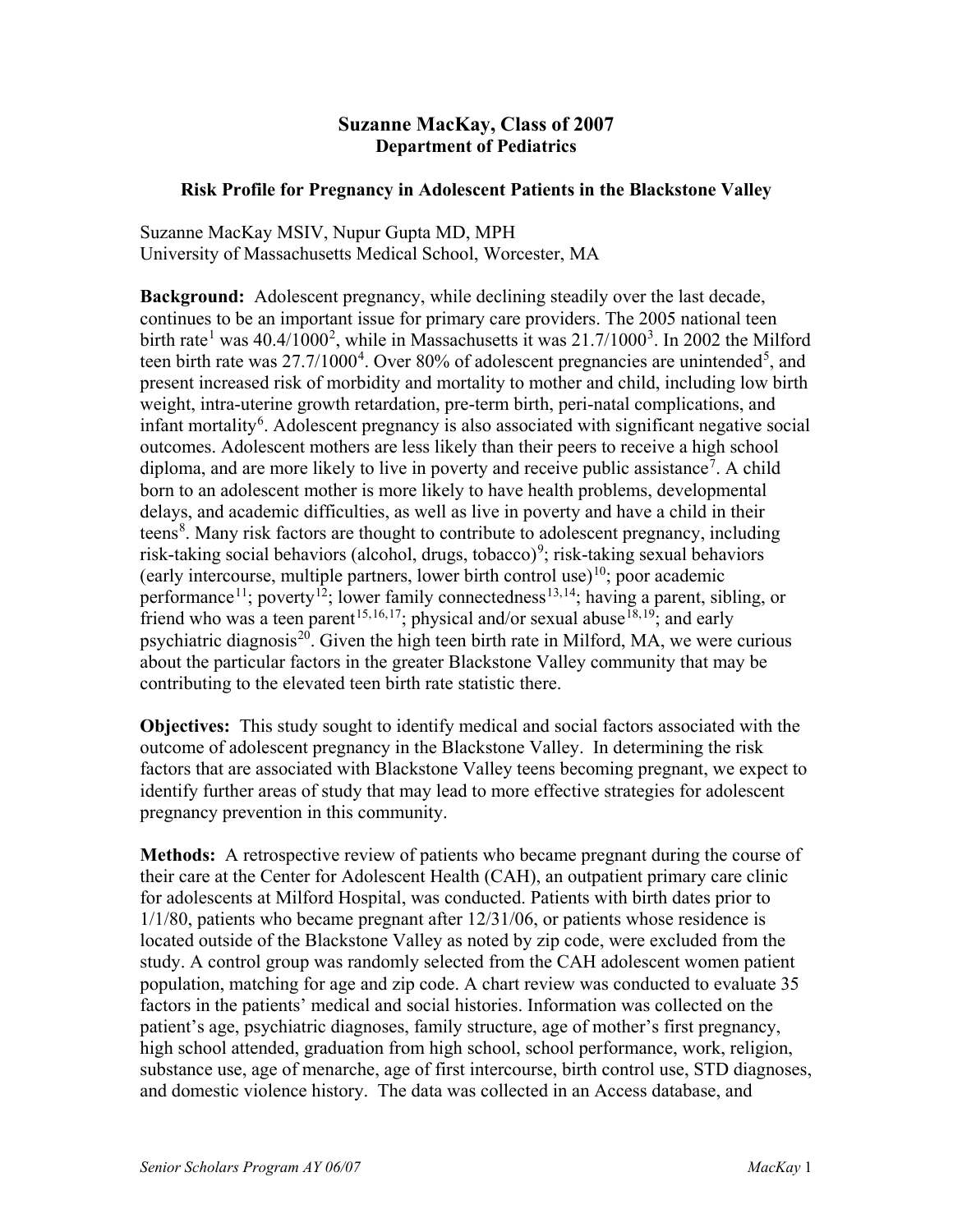patients were assigned a random identifier for confidentiality purposes. Descriptive and multivariate analyses were conducted using SPSS statistical software. A p value of < 0.05 was used to identify relationships deemed to be statistically significant.

<span id="page-2-1"></span><span id="page-2-0"></span>**Results:** Sixty-eight patients became pregnant at least once during their care at the CAH. All 68 patients (100%) were included as cases in the study, and 68 controls were selected. A total of 136 patient charts were reviewed. The average age of the study participants as of 12/31/06 was 21.2 years. The average age of pregnancy for the case group was 18.5 years. Statistical differences were found between the pregnant and non-pregnant group for the following factors: positive psychiatric history ( $p=0.028$ ), diagnosis of depression ( $p=0.017$ ), diagnosis of bipolar disorder ( $p=0.029$ ); family structure ( $p=0.032$ ), tobacco use ( $p<0.001$ ), any drug use ( $p=0.015$ ), cocaine use ( $p=0.016$ ), and positive domestic violence history (ie. rape, sexual abuse, or physical abuse) ( $p=0.009$ ). No statistical differences between the two groups existed with regard to the number of psychiatric diagnoses, diagnosis of anxiety, ADD/ADHD, suicide attempts, suicidal ideation, selfharming behaviors (ie. cutting), diagnosis of substance abuse, eating disorders, alcohol use, marijuana use, positive STD diagnosis, age of menarche, number of birth control methods attempted, use of condoms, use of oral contraceptives, and use of Plan B. Insufficient data could be collected on several factors including high school graduation, school performance, age of mother's first pregnancy, work, religion, age of first intercourse, and number of lifetime partners, and were thus excluded from the analysis. Patients who became pregnant during their adolescence were more likely to have at least one psychiatric diagnosis (OR 2.275, CI 95%, 1.086-4.767), be diagnosed with depression (OR 2.640, CI 95%, 1.337-5.212) or bipolar disorder (OR 7.689, CI 95%, 0.919-64.298), grow up in a household of divorce or separation (OR 2.170, CI 95%, 1.064-4.440), use tobacco (OR=6.667, CI 95%, 3.030-14.669), use drugs (OR=2.540, CI 95%, 1.185-5.445), particularly cocaine (OR=8.933, CI 95%, 1.085-73.525), and experience some form of domestic violence during their adolescence (OR=6.368, CI 95%, 1.355-29.937).

<span id="page-2-19"></span><span id="page-2-18"></span><span id="page-2-17"></span><span id="page-2-16"></span><span id="page-2-15"></span><span id="page-2-14"></span><span id="page-2-13"></span><span id="page-2-12"></span><span id="page-2-11"></span><span id="page-2-10"></span><span id="page-2-9"></span><span id="page-2-8"></span><span id="page-2-7"></span><span id="page-2-6"></span><span id="page-2-5"></span><span id="page-2-4"></span><span id="page-2-3"></span><span id="page-2-2"></span>**Discussion:** Our study was limited by a small patient population, which may have underpowered any potential association between medical and social history factors and pregnancy status outcomes. An attempt was made to reduce selection bias by matching cases and controls by age and zip code. All participants were patients of the Center for Adolescent Health throughout their adolescence. The data was collected from a record review, and it is possible that several biases occurred due to the subjective nature of record interpretation. It is possible that several data point may have been underreported given that the data may not have been recorded in the chart, the data may have been recorded in a different manner depending on provider type, or the data may have been present and may have been missed at the time of review. The source of our patient population, a community hospital based outpatient clinic that serves over 25 suburban communities, and the relative homogeneity of the population in terms of age, race, education, socioeconomic level, and providers, do not allow us to make these study results generalizable for all adolescents. However, this study provides important descriptive data regarding some of the risk factors for adolescent pregnancy in the Blackstone Valley community.